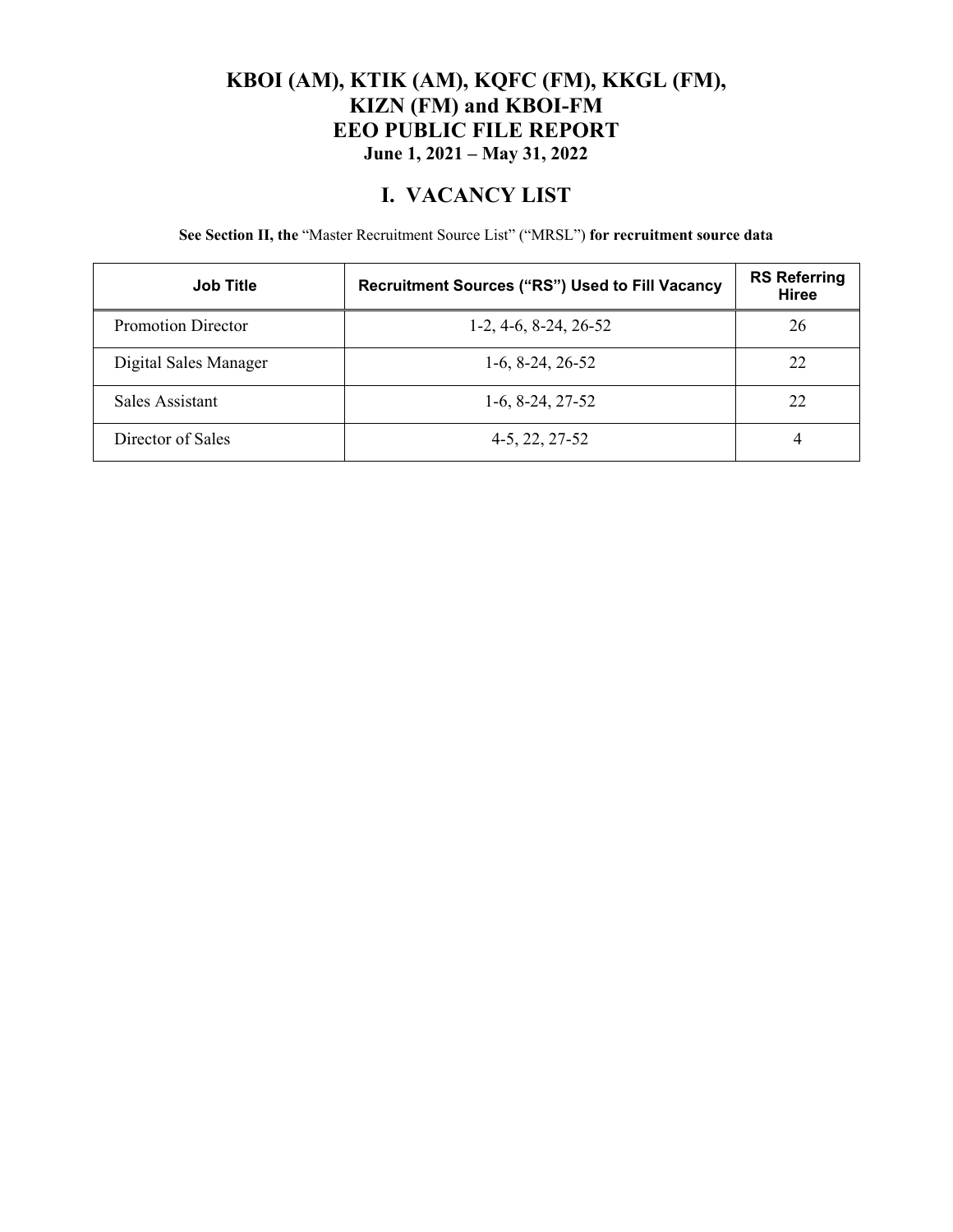### **KBOI (AM), KTIK (AM), KQFC (FM), KKGL (FM), KIZN (FM) and KBOI-FM EEO PUBLIC FILE REPORT June 1, 2021– May 31, 2022**

# **II. MASTER RECRUITMENT SOURCE LIST ("MRSL")**

| <b>RS</b><br><b>Number</b> | <b>RS Information</b>                                                                                                                                       | <b>Source Entitled</b><br>to Vacancy<br><b>Notification?</b><br>(Yes/No) | No. of Interviewees<br><b>Referred by RS</b><br>Over<br><b>Reporting Period</b> |
|----------------------------|-------------------------------------------------------------------------------------------------------------------------------------------------------------|--------------------------------------------------------------------------|---------------------------------------------------------------------------------|
| $\mathbf{1}$               | Idaho Business League Career Fairs (see Section III)<br>Contact: Anne Marie Aldinger<br>P.O. Box 536<br>Boise, ID 83701<br>PH: (208) 323-4464               | No                                                                       | $\mathbf{0}$                                                                    |
| $\overline{2}$             | <b>On-Air Announcements</b> (one or more SEU stations)                                                                                                      | No                                                                       | $\boldsymbol{0}$                                                                |
| 3                          | <b>All Access Music Group Website</b><br>Contact: Joel Denver<br>www.allaccess.com                                                                          | No                                                                       | $\boldsymbol{0}$                                                                |
| $\overline{4}$             | <b>Cumulus Careers Website</b><br>www.cumulusmedia.jobs.net/en-US/                                                                                          | N <sub>o</sub>                                                           | $\overline{7}$                                                                  |
| 5                          | <b>Indeed Website</b> (not directly contacted by SEU)<br>www.indeed.com                                                                                     | No                                                                       | $\boldsymbol{0}$                                                                |
| 6                          | Facebook<br>www.facebook.com (one or more SEU's page)                                                                                                       | No                                                                       | $\mathbf{0}$                                                                    |
| 7                          | <b>Word-of-Mouth Referral</b>                                                                                                                               | No                                                                       | $\boldsymbol{0}$                                                                |
| 8                          | The College of Idaho<br>Contact: Sean Crenshaw<br>2112 Cleveland Boulevard<br>Caldwell, ID 83605<br>PH: (208) 459-5011, Fax: (208) 459-5849                 | No                                                                       | $\boldsymbol{0}$                                                                |
| 9                          | <b>College of Southern Idaho</b><br><b>Contact: Kate Woods</b><br>P.O. Box 1238<br>Twin Falls, Idaho 83605<br>PH: (208) 732-6303                            | No                                                                       | $\boldsymbol{0}$                                                                |
| 10                         | <b>Community Council of Idaho</b><br><b>Contact: Raquel Reyes</b><br>317 Happy Day Road<br>Caldwell, Idaho 83605<br>PH: (208) 454-1652, Fax: (208) 459-0416 | No                                                                       | $\boldsymbol{0}$                                                                |
| 11                         | <b>Idaho State Broadcaster Online</b><br>www.careerpage.org                                                                                                 | No                                                                       | $\boldsymbol{0}$                                                                |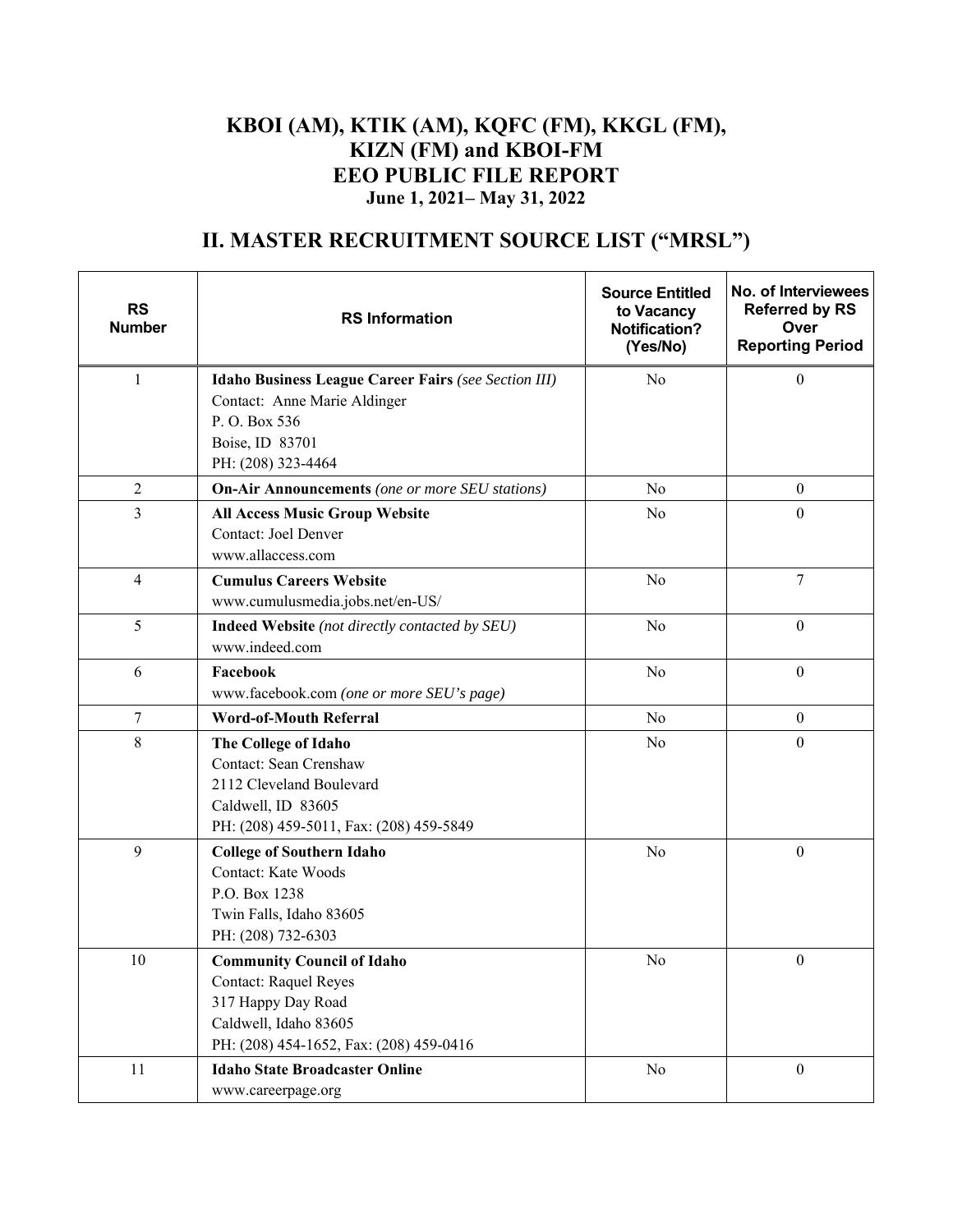| <b>RS</b><br><b>Number</b> | <b>RS Information</b>                                                                                                                                                                              | <b>Source Entitled</b><br>to Vacancy<br><b>Notification?</b><br>(Yes/No) | No. of Interviewees<br><b>Referred by RS</b><br>Over<br><b>Reporting Period</b> |
|----------------------------|----------------------------------------------------------------------------------------------------------------------------------------------------------------------------------------------------|--------------------------------------------------------------------------|---------------------------------------------------------------------------------|
| 12                         | Idaho Dept. of Labor - Veterans Representative<br><b>Contact: Matt Bennett</b><br>317 West Main Street, 1st Floor, East<br>Boise, Idaho 83735<br>PH: (208) 334-6222 ext. 4327, FAX: (208) 334-6222 | No                                                                       | $\theta$                                                                        |
| 13                         | <b>Idaho Dept. of Labor</b><br>Contact: Grant Gibson<br>317 West Main Street, 1st Floor, East<br>Boise, Idaho 83735<br>PH: (208) 334-6222 ext. 4327, FAX: (208) 334-6222                           | No                                                                       | $\boldsymbol{0}$                                                                |
| 14                         | <b>Idaho Human Rights Center</b><br>777 South 8th Street<br>Boise, Idaho 83702<br>PH: (20) 345-0304, FAX: (208) 433-1221                                                                           | No                                                                       | $\boldsymbol{0}$                                                                |
| 15                         | <b>Idaho State University</b><br>921 South 8 <sup>th</sup> Avenue<br>Pocatello, Idaho 83209<br>PH: (208) 282-0211                                                                                  | No                                                                       | $\boldsymbol{0}$                                                                |
| 16                         | <b>League of Women Voters of Idaho</b><br>P.O. Box 9827<br>Moscow, Idaho 83843<br>www.iwvid.org                                                                                                    | No                                                                       | $\boldsymbol{0}$                                                                |
| 17                         | <b>NAACP Treasure Valley Branch</b><br>Contact: Mary Troy<br>P.O. Box 8436<br>Boise, Idaho 83707<br>PH: (208) 395-8300 ext. 57, FAX: (208) 395-8333                                                | No                                                                       | $\boldsymbol{0}$                                                                |
| 18                         | University of Idaho - Boise<br>322 East Front Street<br>Boise, Idaho 83712<br>Email: boise@uidaho.edu                                                                                              | No                                                                       | $\boldsymbol{0}$                                                                |
| 19                         | <b>Boise State University Career Center</b><br>Contact: Vickie Coale<br>1910 University Drive<br>Boise, ID 83725<br>PH: (208) 426-1747                                                             | No                                                                       | $\boldsymbol{0}$                                                                |
| $20\,$                     | <b>Stevens-Henager College - Boise Branch</b><br>1444 S. Entertainment Ave.<br>Boise, Idaho 83709<br>PH: (208) 336-7671                                                                            | No                                                                       | $\boldsymbol{0}$                                                                |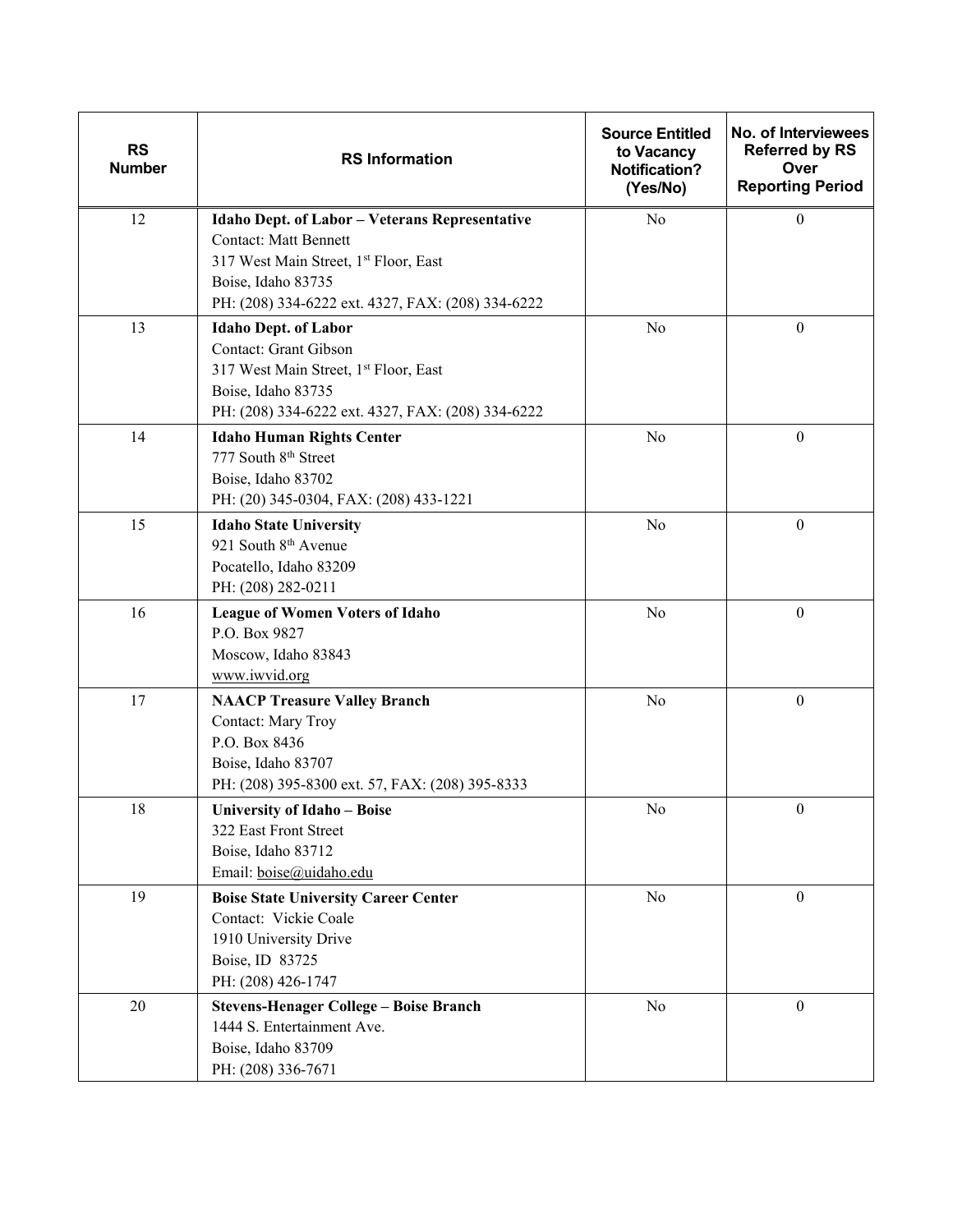| <b>RS</b><br><b>Number</b> | <b>RS Information</b>                                                                                                           | <b>Source Entitled</b><br>to Vacancy<br><b>Notification?</b><br>(Yes/No) | No. of Interviewees<br><b>Referred by RS</b><br>Over<br><b>Reporting Period</b> |
|----------------------------|---------------------------------------------------------------------------------------------------------------------------------|--------------------------------------------------------------------------|---------------------------------------------------------------------------------|
| 21                         | Stevens-Henager College - Nampa Branch<br>16819 N. Marketplace BLVD.<br>Nampa, Idaho 83687<br>$(208)$ 466-2251                  | No                                                                       | $\mathbf{0}$                                                                    |
| 22                         | LinkedIn<br>www.linkedin.com                                                                                                    | No                                                                       | $\overline{\mathbf{4}}$                                                         |
| 23                         | Treasure Valley Community College - Caldwell Center<br>205 S. 6 <sup>th</sup> Ave.<br>Caldwell, Idaho 83605<br>$(208)$ 454-9911 | $\rm No$                                                                 | $\boldsymbol{0}$                                                                |
| 24                         | <b>Country Aircheck</b><br>www.countryaircheck.com/jobboardmain                                                                 | No                                                                       | $\boldsymbol{0}$                                                                |
| 25                         | <b>Walk-In/Self Referral</b>                                                                                                    | No                                                                       | $\boldsymbol{0}$                                                                |
| 26                         | <b>Employee Referral</b>                                                                                                        | No                                                                       | 1                                                                               |
| 27                         | <b>MyJobHelper Website</b><br>www.myjobhelper.com                                                                               | No                                                                       | $\boldsymbol{0}$                                                                |
| 28                         | Glassdoor Website (not directly contacted by SEU)<br>www.glassdoor.com                                                          | No                                                                       | 1                                                                               |
| 29                         | <b>Adzuna Website</b><br>www.adzuna.com                                                                                         | No                                                                       | $\boldsymbol{0}$                                                                |
| 30                         | <b>Job Is Job Website</b><br>www.jobisjob.com/                                                                                  | $\mathbf N$                                                              | $\boldsymbol{0}$                                                                |
| 31                         | <b>Oodle Website</b><br>www.jobs.oodle.com/careers/careers/                                                                     | ${\bf N}$                                                                | $\boldsymbol{0}$                                                                |
| 32                         | The Job Spider<br>www.jobspider.com/                                                                                            | ${\bf N}$                                                                | $\boldsymbol{0}$                                                                |
| 33                         | <b>Trovit Website</b><br>www.trovit.com/                                                                                        | $N_{\rm}$                                                                | $\mathbf{0}$                                                                    |
| 34                         | <b>Abilities in Jobs</b><br>www.abilitiesinjobs.com                                                                             | ${\bf N}$                                                                | $\boldsymbol{0}$                                                                |
| 35                         | <b>Asian in Jobs</b><br>www.asianinjobs.com                                                                                     | ${\bf N}$                                                                | $\boldsymbol{0}$                                                                |
| 36                         | <b>Black In Jobs</b><br>www.blackinjobs.com                                                                                     | ${\bf N}$                                                                | $\boldsymbol{0}$                                                                |
| 37                         | <b>Hispanic In Jobs</b><br>www.hispanicinjobs.com                                                                               | ${\bf N}$                                                                | $\boldsymbol{0}$                                                                |
| 38                         | <b>LGBTQ In Jobs</b><br>www.lgbtqinjobs.com                                                                                     | ${\bf N}$                                                                | $\boldsymbol{0}$                                                                |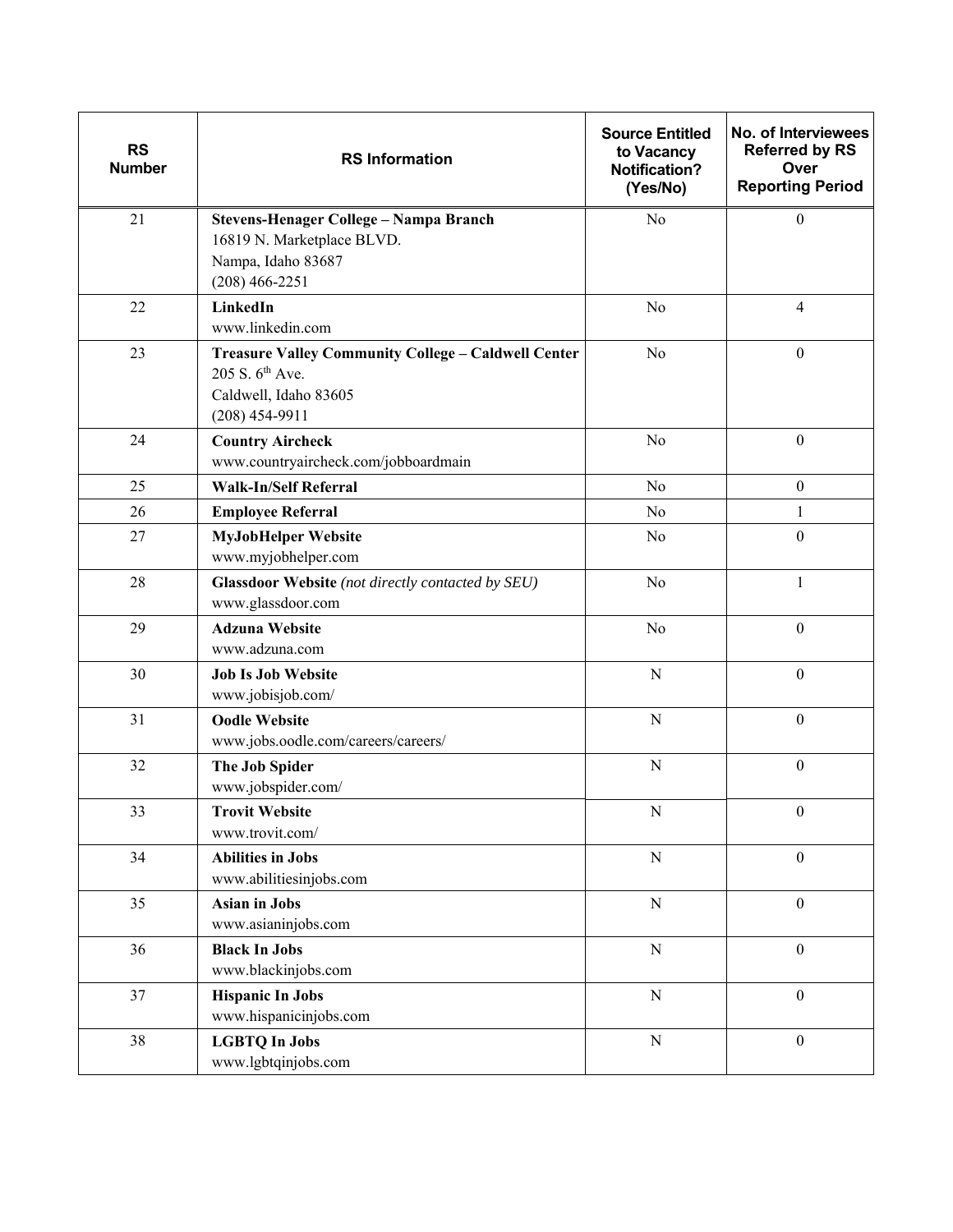| <b>RS</b><br><b>Number</b> | <b>RS Information</b>                                                  | <b>Source Entitled</b><br>to Vacancy<br><b>Notification?</b><br>(Yes/No) | No. of Interviewees<br><b>Referred by RS</b><br>Over<br><b>Reporting Period</b> |
|----------------------------|------------------------------------------------------------------------|--------------------------------------------------------------------------|---------------------------------------------------------------------------------|
| 39                         | <b>Diversity in Jobs</b><br>www.diversityinjobs.com                    | $\overline{N}$                                                           | $\boldsymbol{0}$                                                                |
| 40                         | <b>Seniors in Jobs</b><br>www.seniorsinjobs.com                        | ${\bf N}$                                                                | $\boldsymbol{0}$                                                                |
| 41                         | <b>Women</b> in Jobs<br>www.womeninjobs.com                            | $\mathbf N$                                                              | $\boldsymbol{0}$                                                                |
| 42                         | <b>Job Opportunities for Disabled Veterans</b><br>www.JOFDAV.com       | $\mathbf N$                                                              | $\boldsymbol{0}$                                                                |
| 43                         | <b>Disabled Person</b><br>www.disAbledperson.com                       | $\mathbf N$                                                              | $\boldsymbol{0}$                                                                |
| 44                         | <b>Hire Black Now</b><br>www.hireblacknow.com                          | N                                                                        | $\overline{0}$                                                                  |
| 45                         | <b>Hispanic Job Exchange</b><br>www.hispanicjobexchange.com            | $\overline{N}$                                                           | $\boldsymbol{0}$                                                                |
| 46                         | <b>African American Job Search</b><br>www.africanamericanjobsearch.com | $\overline{N}$                                                           | $\overline{0}$                                                                  |
| 47                         | <b>Asian Job Search</b><br>www.asianjobsearch.com                      | $\mathbf N$                                                              | $\boldsymbol{0}$                                                                |
| 48                         | <b>LGBT Job Search</b><br>www.lgbtjobsearch.com                        | $\overline{N}$                                                           | $\overline{0}$                                                                  |
| 49                         | <b>Disabled Job Seekers</b><br>www.disabledjobseekers.com              | ${\bf N}$                                                                | $\boldsymbol{0}$                                                                |
| 50                         | <b>US Diversity Job Search</b><br>www.usdiversityjobsearch.com         | $\overline{N}$                                                           | $\mathbf{0}$                                                                    |
| 51                         | <b>Veteran Career Center</b><br>www.veterancareercenter.com            | N                                                                        | $\boldsymbol{0}$                                                                |
| 52                         | <b>Seniors to Work</b><br>www.seniorstowork.com                        | $\overline{N}$                                                           | $\boldsymbol{0}$                                                                |
|                            | <b>TOTAL INTERVIEWEES OVER REPORTING PERIOD</b>                        |                                                                          | 13                                                                              |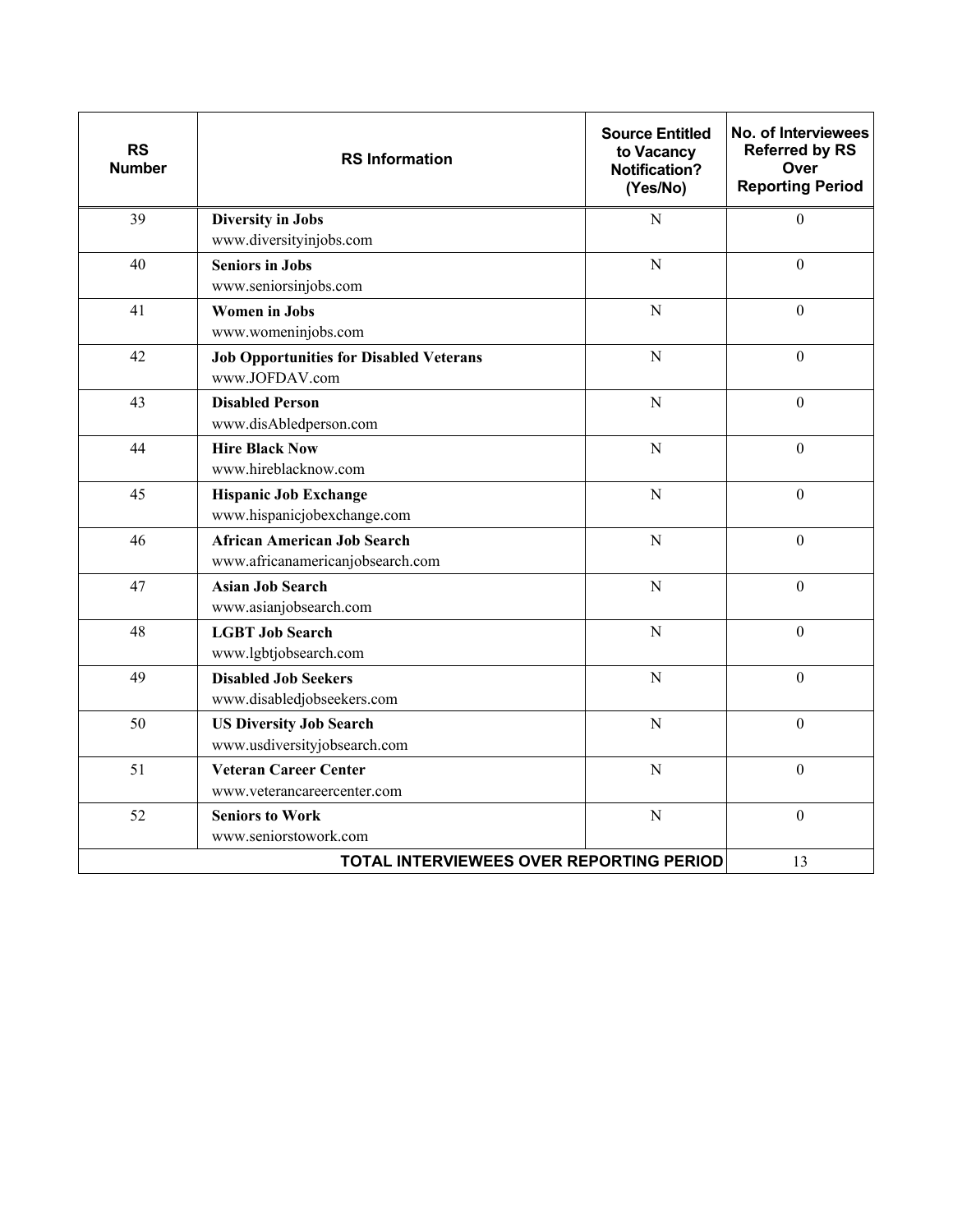### **KBOI (AM), KTIK (AM), KQFC (FM), KKGL (FM), KIZN (FM) and KBOI-FM EEO PUBLIC FILE REPORT June 1, 2021 – May 31, 2022**

|                | <b>Type of Recruitment Initiative</b><br>(Menu Selection)                                                                                     | <b>Brief Description of Activity</b>                                                                                                                                                                                                                                                                                                                                                                                                                                                                                                                                                                                                                |
|----------------|-----------------------------------------------------------------------------------------------------------------------------------------------|-----------------------------------------------------------------------------------------------------------------------------------------------------------------------------------------------------------------------------------------------------------------------------------------------------------------------------------------------------------------------------------------------------------------------------------------------------------------------------------------------------------------------------------------------------------------------------------------------------------------------------------------------------|
| 1              | Management-level training concerning<br>methods of ensuring equal employment<br>opportunity and preventing discrimination                     | On August 9, 2021, our SEU's Market Manager took part<br>in a presentation by Brooks Scott entitled, Conversations<br>of Race & Allyship in the Workplace. During his<br>presentation he emphasized the importance of learning<br>better ways to communicate to create a healthier<br>workplace environment. He discussed managing<br>unconscious biases, team building around values,<br>learning specific skills and tactics to navigate sensitive<br>conversation, understanding how to give useful feedback,<br>and encouraged attendees to hire, promote and<br>acknowledge people who don't look, think, act, and<br>problem solve like them. |
| $\overline{2}$ | Management-level training regarding<br>methods of ensuring equal employment<br>opportunity and prevention of<br>discrimination and harassment | During the month of December 2021, our SEU<br>participated in harassment prevention training. All hiring<br>managers-Market Manager, Operations Manager, and<br>Business Manager—as well as the entire staff were<br>required to complete a course prepared by Mineral<br>entitled, "Harassment Prevention." The course presented<br>best practices for updating policies and procedures,<br>reporting incidents, and following up on complaints. In<br>order to obtain a certificate of participation, managers<br>were required to take a quiz following their completion<br>of the tutorial.                                                     |
| $\overline{3}$ | Management-level training regarding<br>Diversity, Equity, and Inclusion                                                                       | During the month of December 2021, this SEU<br>participated in Diversity, Equity, and Inclusion<br>training. All hiring managers-Market Manager,<br>Operations Manager, and Business Manager-as well as<br>the entire staff were required to complete courses on-line<br>using ThinkZoom. Participants viewed five segments<br>entitled "Working Well With Others," which addressed<br>the meaning of diversity, the diversity continuum, the<br>mistake of stereotyping, the power of inclusion, and<br>$diversity = greatestness.$                                                                                                                |

## **III. RECRUITMENT INITIATIVES**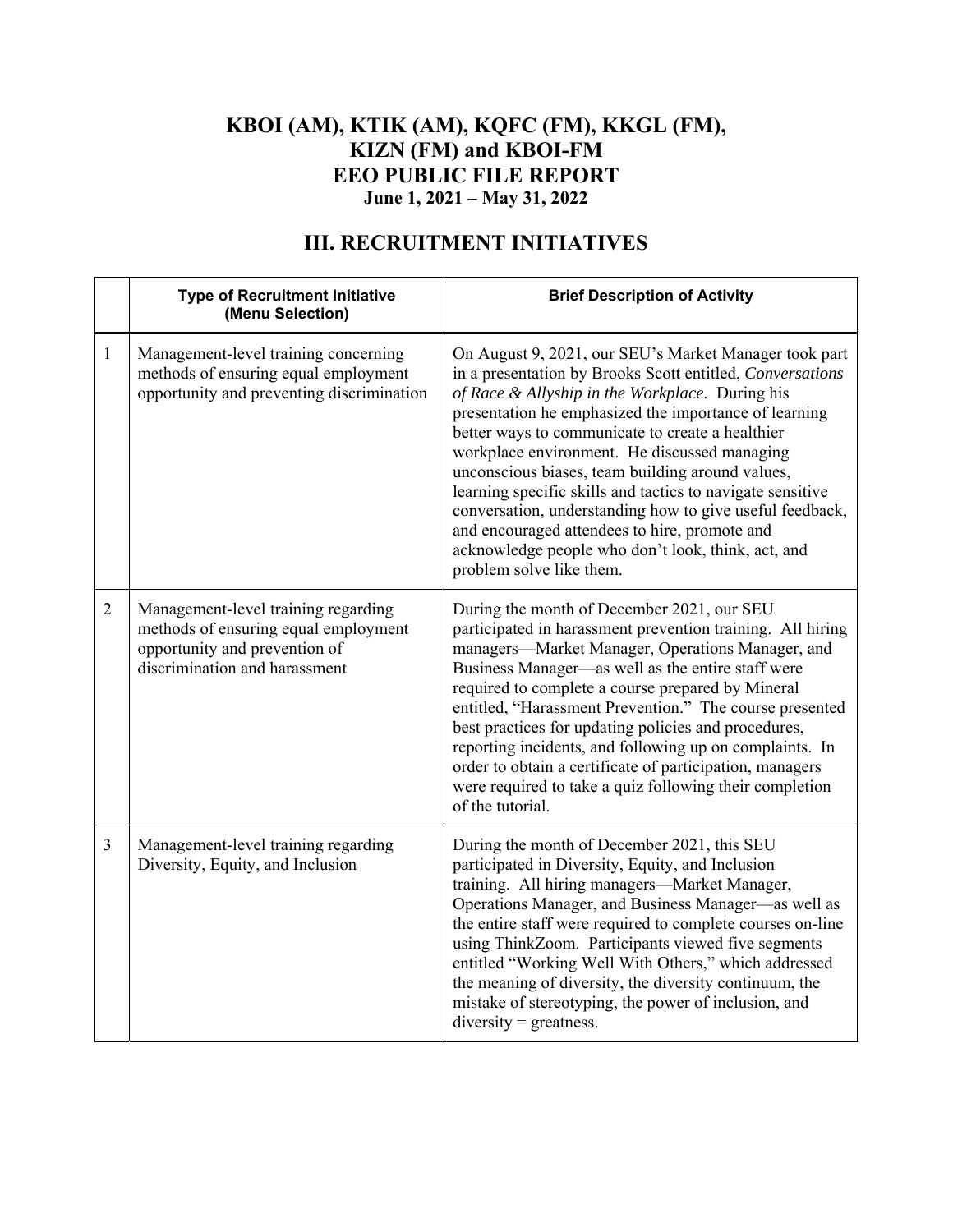|        | <b>Type of Recruitment Initiative</b><br>(Menu Selection)                                                                 | <b>Brief Description of Activity</b>                                                                                                                                                                                                                                                                                                                                                                                                                                                                                                   |
|--------|---------------------------------------------------------------------------------------------------------------------------|----------------------------------------------------------------------------------------------------------------------------------------------------------------------------------------------------------------------------------------------------------------------------------------------------------------------------------------------------------------------------------------------------------------------------------------------------------------------------------------------------------------------------------------|
| 4      | Management-level training concerning<br>methods of ensuring equal employment<br>opportunity and preventing discrimination | On August 11, 2021, our SEU's Market Manager<br>participated in a presentation conducted by Merging Path<br>Coaching entitled, Managing Unconscious Bias. This<br>session focused on managing teams without a bias.                                                                                                                                                                                                                                                                                                                    |
| 5      | Participate in Job Fairs (6)                                                                                              | Our SEU participated in and supported the six $(6)$ Job &<br>Career Fairs sponsored by the Idaho Business League<br>("IBL") during this reporting period. As IBL's media<br>sponsor, these Job Fairs were promoted on all of our<br>Stations. Our Director of Sales and Promotions Director<br>attended each Fair and spoke with interested attendees<br>about career opportunities in radio, with an emphasis on<br>sales, as well as job openings within our SEU (our<br>Business Manager also attended the June 21, 2021<br>event.) |
|        |                                                                                                                           | The June 21, 2021, event took place at the Riverside<br>Hotel in Boise, ID. The October 16, 2021, April 5, 2022,<br>and May 13, 2022 Fairs were held at the Nampa Civic<br>Center in Nampa, ID. The November 16, 2021 and<br>December 6, 2021 events took place at the Courtyard by<br>Marriott in Meridian, ID.                                                                                                                                                                                                                       |
| 6      | Participate in Job Fair                                                                                                   | On October 28, 2021, our SEU participated in the<br>College of Western Idaho Job & Career Fair, which took<br>place on its Nampa campus. As a media sponsor, this<br>event was promoted on-air on all of our Stations. Our<br>Director of Sales and Promotions Director attended this<br>Fair, and spoke with interested students and other<br>attendees about career opportunities in radio, with an<br>emphasis on sales, as well as job openings within our<br>SEU.                                                                 |
| $\tau$ | Participate in Scholarship Program                                                                                        | The Idaho State Broadcasters Association ("ISBA")<br>offers scholarships to 2021-2022 high school graduates<br>who are the children of full-time employees of the ISBA<br>member stations. Our SEU's Market Manager assists in<br>the promotion of this Program and, as a member of the<br>ISBA Board, assisted with the review of scholarship<br>applications as well as the selection of the scholarship<br>recipients.                                                                                                              |